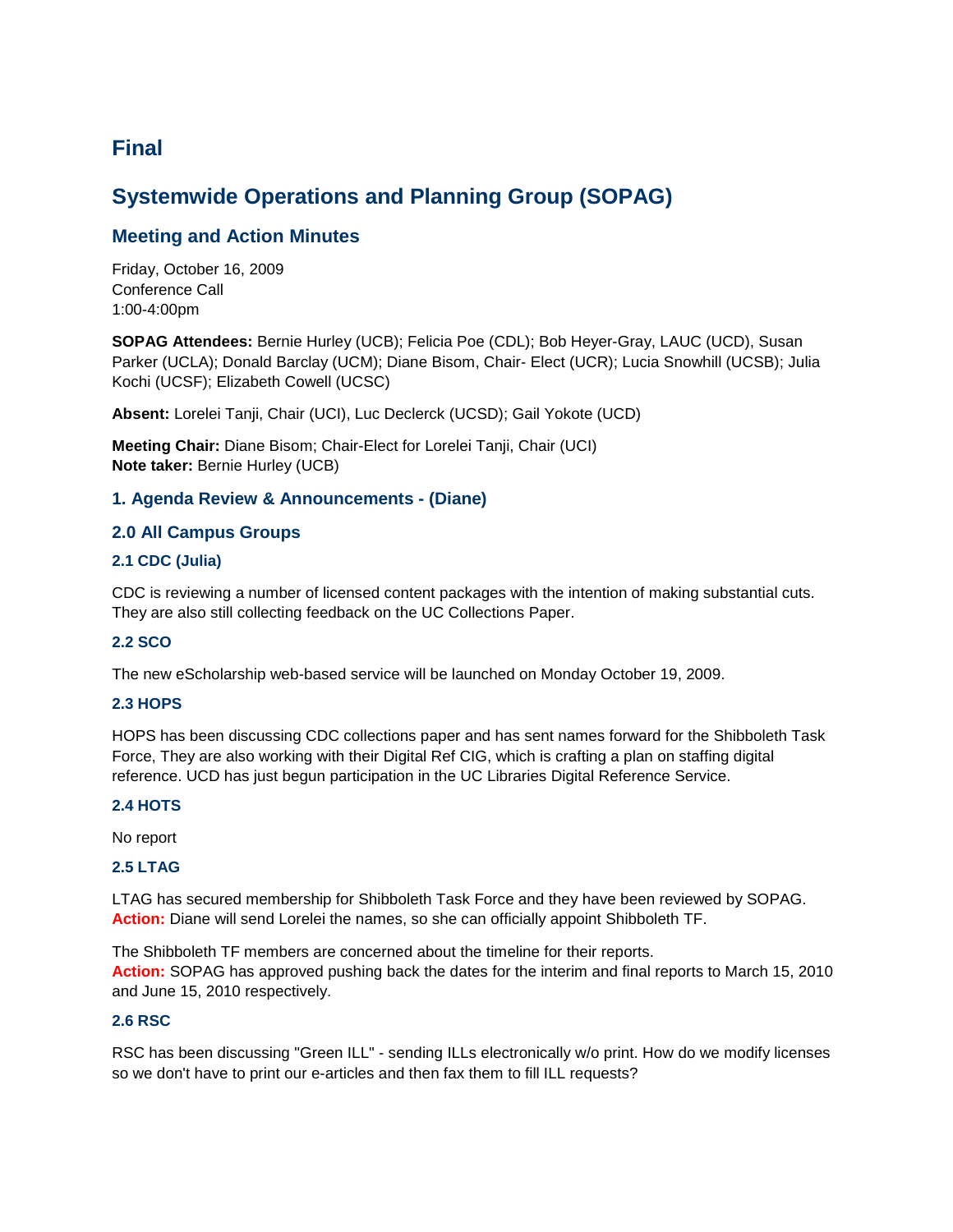TRICOR: The new MOU has been updated and local RSC members are informing Tricor of closure dates. The implementation date for one Tricor stop per campus is Sept 1, 2009.

RSC is working on selecting a date for their ILL user survey that has been approved by SOPAG.

RSC has sent a proposal to:

a) use ISO protocols (peer to peer) within UC via VDX;

b) allow CDL to approve ISO based agreements for non-UCs where the Non-UC is a supplier only to UC (e.g., National Library of Canada); and to

c) forward to SOPAG for approval non-UC ISO based agreements where the Non-UC wants to also be a requestor (from UC).

**Action:** SOPAG approved the proposal and will ask RSC for advice on issues that should be considered when a Non-UC wants to be an ISO based requestor of materials from UC.

An emergency planning listserv has been set up by RSC, so they can discuss issues related to coordination and cooperation in emergencies.

# **3. Collections Space Planning TF (Lucia)**

This group has weekly conference calls and has been consulting with the RLFs, Shared Print and Mass Digitization Programs. They are analyzing the impact of the WEST proposal and the work of other groups on areas that overlap their charge and recommendations. The final report due in December. The entire report may not be completed at that point, but a progress/partial report should be available for SOPAG review.

# **4. Task Force on Digital Library Services (Diane)**

The Task Force has had a number of conference calls and has been conferring with the UC Curation Center (UC3), formally the CDL Digital Preservation Program, and CDC. They are working toward their Dec 4th deadline

# **5. TF Project Management Skills for Consortial Collaborations (Felicia)**

The PMTF has yet to address the question of whether they will recommend a "host ACG" be established. The development of final recommendations will take place in May-June, and a final report will be released in July. Recommendation(s) pertaining to host ACGs and CIGs will be issued at that time.

Consultations with ACGs will take place in March-April and decisions as to the "who/when/where" of those consultations have yet to be decided. Because LAUC has a representative on each ACG, communication with LAUC will take place via the ACGs; there will not be separate communication from the PMTF to LAUC beyond the ACGs.

# **6. Next Generation Melvyl**

The next round of NGM usability testing will begin in November at UCSF and UCSB.

# **7. Next Generation Technical Services**

SOPAG survey response has been sent forward.

# **8. Report on CDL Related Items (Felicia)**

The NGM Executive Committee has asked SOPAG if any of the UC Campuses are licensing materials from Synthetic Solutions. None are and Felicia will report this back.